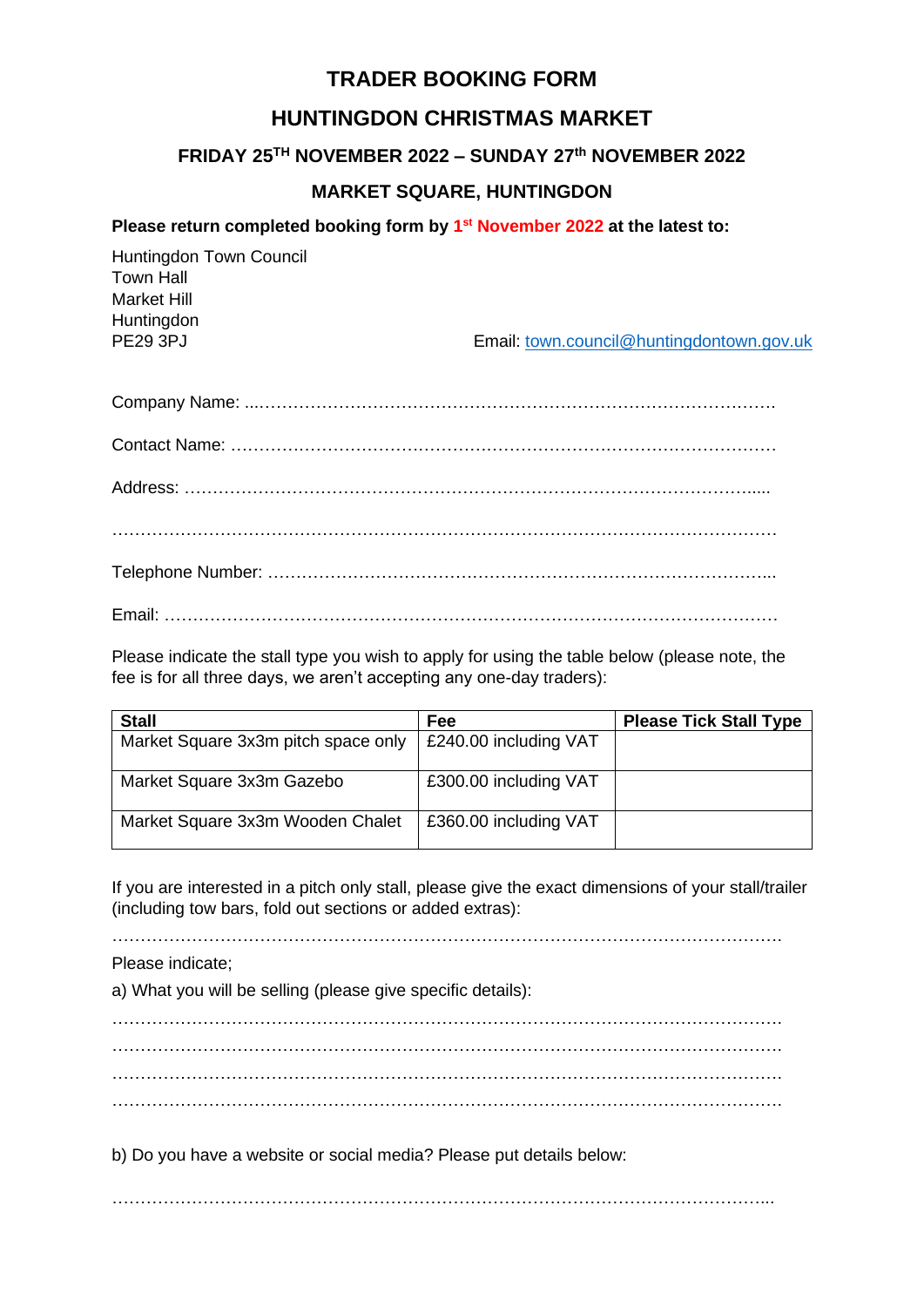In order to manage access and vehicles during set up, please advise the following.

c) Approximate set up time ready to trade………………………………………………………

d) How long will your vehicle need to remain onsite to unload............................................

Due to limited power supply, we are only able to offer the provision of power for stalls on a first come, first serve basis. If you require power, please state the reason below.

I would like to request power for my stall:

| <b>Yes</b> | No |
|------------|----|
|            |    |

If 'Yes', please state power requirements (in watts) and reason:



| Will you be providing your own cables (pictured)?<br>Yes<br><b>No</b><br>e) Do you have any additional requirements? |  |
|----------------------------------------------------------------------------------------------------------------------|--|
|                                                                                                                      |  |
|                                                                                                                      |  |

……………………………………………………………………………………………………….

f) Please provide your car registration details (if you do not provide your car details you **WILL NOT** be allocated a space)

............................................................................................................................................

g) How did you hear about Huntingdon Christmas Market?

………………………………………………………………………………………………………

## **Terms and Conditions**

Thank you for choosing to book with Huntingdon Christmas Market. We look forward to welcoming you to Huntingdon Town Hall. The booking fee includes one trader car parking space per booking. By making this booking you are entering into an agreement with us. Please read our terms and conditions below:

## **Booking Confirmation and Deposit**

To achieve a balanced event, we reserve the right to reject applications. On submission of the booking form before 1<sup>st</sup> September we will require a 20% non-refundable deposit to confirm your booking. After the 1<sup>st</sup> September we will require you to pay the full fee before the deadline of 1<sup>st</sup> October 2022. Your booking will only be confirmed on receipt of payment.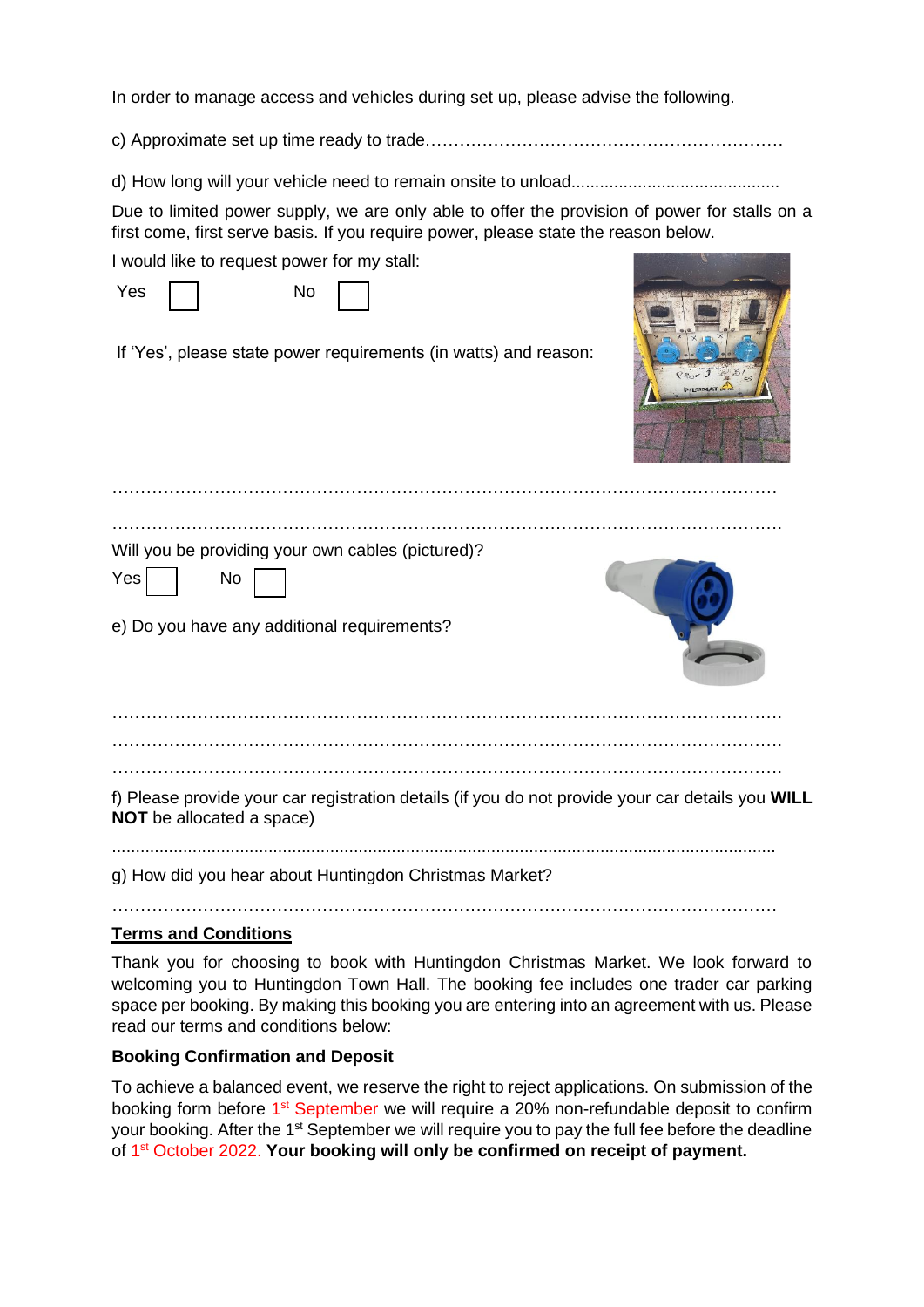Payments can be paid by BACs or cheque sent in the post. Please make cheques payable to Huntingdon Town Council. The remainder of the fee will be required to be paid one calendar month prior to the event.

Please note that the following documents will be required prior to your booking being accepted. Public liability insurance and risk assessments are compulsory. Please tick if applicable:

- Public Liability Insurance Certificates:  $\square$
- Risk Assessments:  $\Box$
- PAT test certificates:  $\Box$  Y  $\Box$  N/A
- Food Hygiene Certificates:  $\Box$  Y  $\Box$  N/A
- Environmental Health Certificates:  $\Box$  Y  $\Box$  N/A
- Gas Safe Certificates:  $\Box$  Y  $\Box$  N/A

When all pitches have been allocated, you will be contacted to confirm all details, including your stall placement and timings for arrival/departure. If you have indicated that you require a longer time to set up, please ensure that you are available to arrive on Thursday evening to set up.

#### **Cancellations**

By making your booking, our agreement is a legal contract, and your deposit is nonrefundable. If you need to cancel, please contact us immediately. For cancellations made on or after 1<sup>st</sup> November 2022, you will be liable for the total balance. If traders fail to take up the booking without cancelling, you are still liable to pay for the booking in full.

If Huntingdon Christmas Market is cancelled by Huntingdon Town Council for any reason traders will be refunded in full.

#### **Wooden Chalets**

The exact internal dimensions of the wooden chalets are 3m x 3m. All chalet stalls will come set up with fairy lights for you with one internal flood light. This is included within the price. The chalets can be fully secured overnight. Wooden chalets will be secured by combination locks provided by Huntingdon Town Council.

#### **Food and Drinks Stalls**

Food and drink stalls will be mixed and located in a Food Court area. Your exact stall placement will be determined by our team and shared with you nearer to the event. We will purchase a premise license for the event to cover the sale of alcohol.

#### **Other**

Please note the following:

- The space on the Market Square is very limited, the maximum pitch space is 6m x 3m. If you have any additional space requirements, please specify by emailing town.council@huntingdontown.gov.uk.
- There will be no vehicular access during the hours of the event. Advice regarding trader parking will be circulated nearer to the event.
- On site security will be provided by the organisers for the duration of the event, including overnight.
- Once pitch spaces are full, we will not be able to accept any further bookings.

### **GDPR**

By completing this form, you are agreeing to be added to Huntingdon Town Council's trader contact list, the information you provide (personal information such as name, address, email